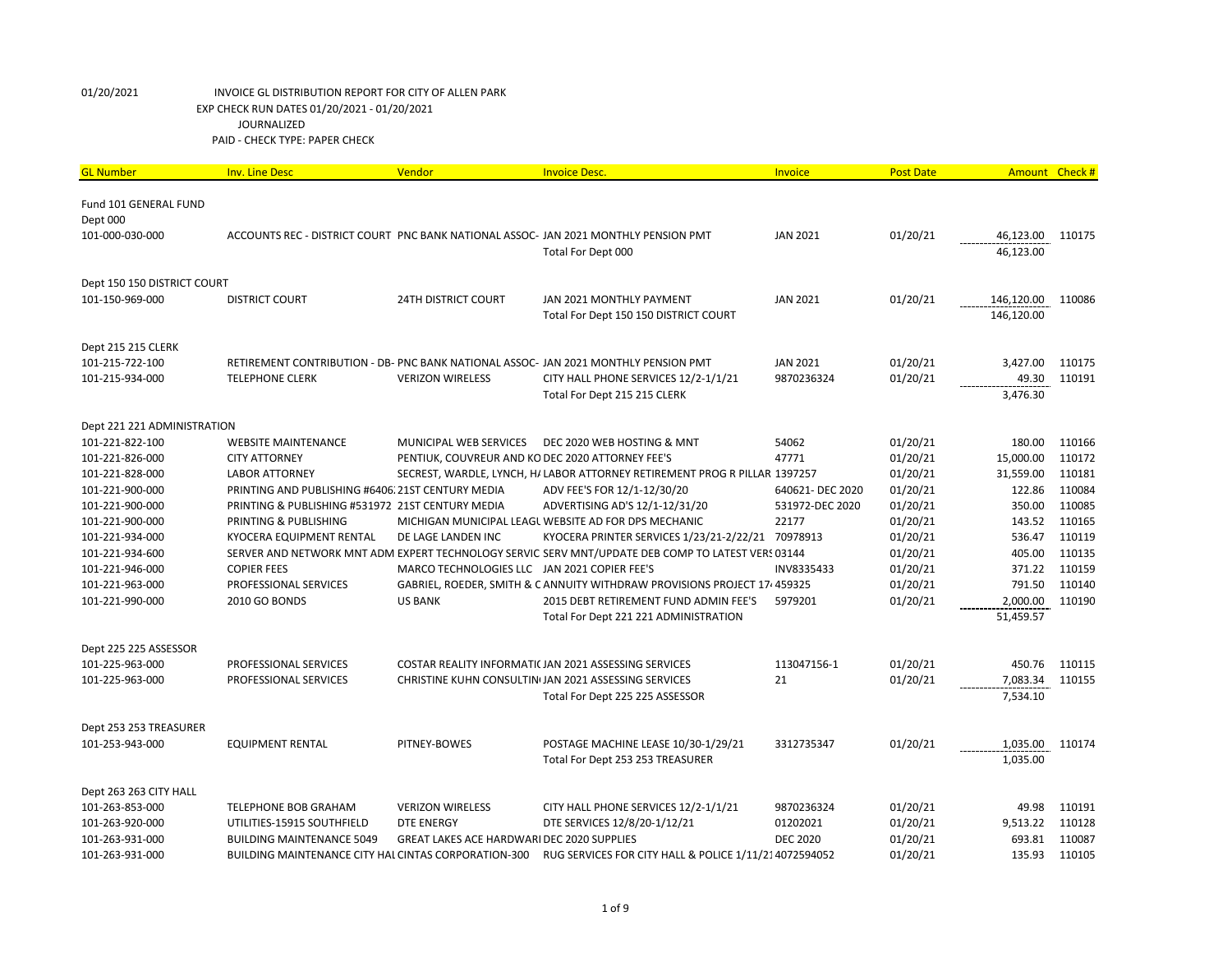| <b>GL Number</b>               | <b>Inv. Line Desc</b>                                | Vendor                                             | <b>Invoice Desc.</b>                                                                                   | Invoice         | <b>Post Date</b> | Amount Check # |        |
|--------------------------------|------------------------------------------------------|----------------------------------------------------|--------------------------------------------------------------------------------------------------------|-----------------|------------------|----------------|--------|
| 101-263-931-000                | BUILDING MAINTENANCE CITY HAL CINTAS CORPORATION-300 |                                                    | RUG SERVICES FOR CITY HALL & POLICE 1/18/214073242103                                                  |                 | 01/20/21         | 135.93         | 110105 |
| 101-263-931-000                | <b>BUILDING MAINTENANCE</b>                          |                                                    | JOHN'S LANDSCAPING & SNO' DEC 2020 SNOW REMOVAL & SALTING FOR CITY 24010                               |                 | 01/20/21         | 2,125.00       | 110150 |
| 101-263-931-000                |                                                      |                                                    | BUILDING MAINTENANCE- CITY HA REDGUARD FIRE & SECURITY CITY HALL FIRE ALARM SYSTEM JAN 2021-MAR( 47196 |                 | 01/20/21         | 249.00         | 110177 |
| 101-263-931-000                | <b>BUILDING MAINTENANCE</b>                          | <b>VETERANS CLEANING</b>                           | DEC 2020 CLEANING SERVICES CITY HALL                                                                   | 20-1012         | 01/20/21         | 4,420.00       | 110199 |
| 101-263-931-000                | <b>BUILDING MAINTENANCE</b>                          | <b>VETERANS CLEANING</b>                           | DEC 2020 CLEANING SERVICES DPW                                                                         | 20-2612         | 01/20/21         | 1,375.00       | 110199 |
| 101-263-962-000                | MISCELLANEOUS 5111                                   | <b>GREAT LAKES ACE HARDWARI DEC 2020 SUPPLIES</b>  |                                                                                                        | <b>DEC 2020</b> | 01/20/21         | 13.45          | 110087 |
|                                |                                                      |                                                    | Total For Dept 263 263 CITY HALL                                                                       |                 |                  | 18,711.32      |        |
|                                |                                                      |                                                    |                                                                                                        |                 |                  |                |        |
| Dept 277 CABLE/IT              |                                                      |                                                    |                                                                                                        |                 |                  |                |        |
| 101-277-934-500                |                                                      |                                                    | IT SERVICES DEDICATED TUESDAY EXPERT TECHNOLOGY SERVIC TUESDAY IT SERVICES 12/20-01/02/21              | 03143           | 01/20/21         | 1,280.00       | 110135 |
|                                |                                                      |                                                    | Total For Dept 277 CABLE/IT                                                                            |                 |                  | 1,280.00       |        |
|                                |                                                      |                                                    |                                                                                                        |                 |                  |                |        |
| Dept 305 305 POLICE DEPARTMENT |                                                      |                                                    |                                                                                                        |                 |                  |                |        |
| 101-305-722-100                |                                                      |                                                    | RETIREMENT CONTRIBUTION - DB- PNC BANK NATIONAL ASSOC-JAN 2021 MONTHLY PENSION PMT                     | <b>JAN 2021</b> | 01/20/21         | 84,391.00      | 110175 |
| 101-305-728-000                | <b>OFFICE SUPPLIES</b>                               | MESSENGER PRINTING SERVIC OFFICE SUPPLIES          |                                                                                                        | 2021000022      | 01/20/21         | 111.00         | 110162 |
| 101-305-729-000                | K-9 SUPPLIES                                         | FRANCO, CHRISTOPHER                                | REIMBURSEMENT FOR K-9 BOARDING                                                                         | REIMBURSEMENT   | 01/20/21         | 105.00         | 110138 |
| 101-305-729-000                | K-9 SUPPLIES                                         | FRANCO, CHRISTOPHER                                | REIMBURSEMENT FOR NEW TRACKING LEASE                                                                   | REIMBURSEMENT   | 01/20/21         | 22.21          | 110138 |
| 101-305-729-000                | K-9 SUPPLIES                                         | PET SUPPLIES PLUS                                  | <b>K-9 SUPPLIES</b>                                                                                    | 83468           | 01/20/21         | 23.13          | 110173 |
| 101-305-761-000                | PRISONER BOARD                                       | STATE OF MICHIGAN                                  | SEX OFFENDER REGISTRATION                                                                              | 551-566715      | 01/20/21         | 90.00          | 110099 |
| 101-305-761-000                | PRISONER BOARD 42641                                 | ONE HOUR MARTININZING                              | CLEANING SERVICES ON PRISONER BLANKETS 7, 7/31-9/30/20                                                 |                 | 01/20/21         | 156.00         | 110169 |
| 101-305-761-000                | PRISONER BOARD 43113                                 | ONE HOUR MARTININZING                              | CLEANING SERVICES ON PRISONER BLANKETS 1 10/1-12/31/20                                                 |                 | 01/20/21         | 268.00         | 110169 |
| 101-305-801-000                | <b>ANIMAL CONTROL</b>                                | <b>CITY OF WYANDOTTE</b>                           | DOWNRIVER ANIMAL CONTROL SERVICES 10/1-10/1/20-12/31/20                                                |                 | 01/20/21         | 10,094.79      | 110107 |
| 101-305-801-000                | ANIMAL CONTROL                                       | <b>CITY OF WYANDOTTE</b>                           | DOWNRIVER ANIMAL CONTROL SERVICES 7/1/27/1/20-9/30/20                                                  |                 | 01/20/21         | 11,771.16      | 110108 |
| 101-305-807-000                | <b>CENTRAL DISPATCH</b>                              | <b>CITY OF WYANDOTTE</b>                           | DOWNRIVER DISPATCH SERVICES 7/1/20-9/30/: 7/1/20-9/30/20                                               |                 | 01/20/21         | 37,251.38      | 110106 |
| 101-305-807-000                | <b>CENTRAL DISPATCH</b>                              | <b>CITY OF WYANDOTTE</b>                           | DOWNRIVER DISPATCH SERVICES 10/1-12/31/2 10/1-12/31/20                                                 |                 | 01/20/21         | 45,110.75      | 110107 |
| 101-305-853-000                | <b>TELEPHONE</b>                                     | AMERICAN MESSAGING LLC                             | CHAPLAIN PAGER 1/15-2/14/21                                                                            | Z1319539VA      | 01/20/21         | 16.55          | 110092 |
| 101-305-853-000                | <b>TELEPHONE</b>                                     | <b>VERIZON WIRELESS</b>                            | POLICE SERVICES 12/11-1/10/21                                                                          | 9871040142      | 01/20/21         | 853.13         | 110196 |
| 101-305-934-000                | <b>EQUIPMENT MAINTENANCE</b>                         | <b>WEST SHORE SERVICES</b>                         | SERVICE CALL FOR OUTDOOR WARNING SYSTEM 27827                                                          |                 | 01/20/21         | 150.00         | 110203 |
| 101-305-934-000                | <b>EQUIPMENT MAINTENANCE</b>                         | <b>WEST SHORE SERVICES</b>                         | REPAIR TO OUTDOOR WARNING SYSTEM SITE # 27828                                                          |                 | 01/20/21         | 136.43         | 110203 |
| 101-305-934-000                | <b>EQUIPMENT MAINTENANCE</b>                         | <b>WEST SHORE SERVICES</b>                         | REPAIR TO OUTDOOR WARNING SYSTEM SITE # 27829                                                          |                 | 01/20/21         | 90.95          | 110203 |
| 101-305-934-000                | <b>EQUIPMENT MAINTENANCE</b>                         | <b>WEST SHORE SERVICES</b>                         | 2020 INSPECTION & PREV MNT ON OUTDOOR V 28162                                                          |                 | 01/20/21         | 750.00         | 110203 |
| 101-305-934-500                | <b>COMPUTER BREAK-FIX</b>                            | <b>EXPERT TECHNOLOGY SERVICI COMPUTER SERVICES</b> |                                                                                                        | 03145           | 01/20/21         | 585.00         | 110135 |
| 101-305-935-000                | COMPUTER SOFTWARE MAINTENA THOMSON REUTERS-WEST      |                                                    | DEC 2020 WEST INFO SERVICES                                                                            | 843587273       | 01/20/21         | 212.36         | 110187 |
| 101-305-935-000                | COMPUTER SOFTWARE MAINTENA TRENTON, CITY OF          |                                                    | <b>SINC COURT TECH FUND</b>                                                                            | 2100043643      | 01/20/21         | 5,669.00       | 110188 |
| 101-305-939-000                | <b>VEHICLE MAINTENANCE</b>                           | CLASSIC AUTO WASH INC.                             | DEC 2020 CAR SERVICES                                                                                  | 1974            | 01/20/21         | 198.90         | 110109 |
| 101-305-939-000                | <b>VEHICLE MAINTENANCE</b>                           | <b>GLENDALE AUTO VALUE</b>                         | <b>PARTS</b>                                                                                           | 359-203731      | 01/20/21         | 489.30         | 110142 |
| 101-305-939-000                | <b>VEHICLE MAINTENANCE</b>                           | <b>GLENDALE AUTO VALUE</b>                         | PARTS FOR 2017 FORD TRUCK                                                                              | 359-205503      | 01/20/21         | 428.33         | 110142 |
| 101-305-939-000                | <b>VEHICLE MAINTENANCE</b>                           | <b>INTERSTATE BATTERY OF SE N PARTS</b>            |                                                                                                        | 60007330        | 01/20/21         | 555.24         | 110149 |
| 101-305-939-000                | <b>VEHICLE MAINTENANCE</b>                           | <b>MAJIK GRAPHICS</b>                              | <b>GRAPHICS FOR ORDINANCE TRUCK</b>                                                                    | 20769           | 01/20/21         | 440.00         | 110158 |
| 101-305-939-000                | <b>VEHICLE MAINTENANCE</b>                           | <b>VILLAGE FORD</b>                                | <b>PARTS</b>                                                                                           | 500310          | 01/20/21         | 433.16         | 110201 |
| 101-305-960-000                | <b>EDUCATION &amp; TRAINING</b>                      | MEHALL, WILLIAM                                    | REIMBURSEMENT FOR 2020 FALL TUITION                                                                    | REIMBURSEMENT   | 01/20/21         | 2,980.25       | 110161 |
| 101-305-961-000                | POL. TRAIN-ACT 302 ST. GRANT                         | RIZE, KEVIN                                        | PPCT RECERT FOR DET THROBURN & OFC SEAGI CANTON 101                                                    |                 | 01/20/21         | 700.00         | 110179 |
|                                |                                                      |                                                    | Total For Dept 305 305 POLICE DEPARTMENT                                                               |                 |                  | 204.083.02     |        |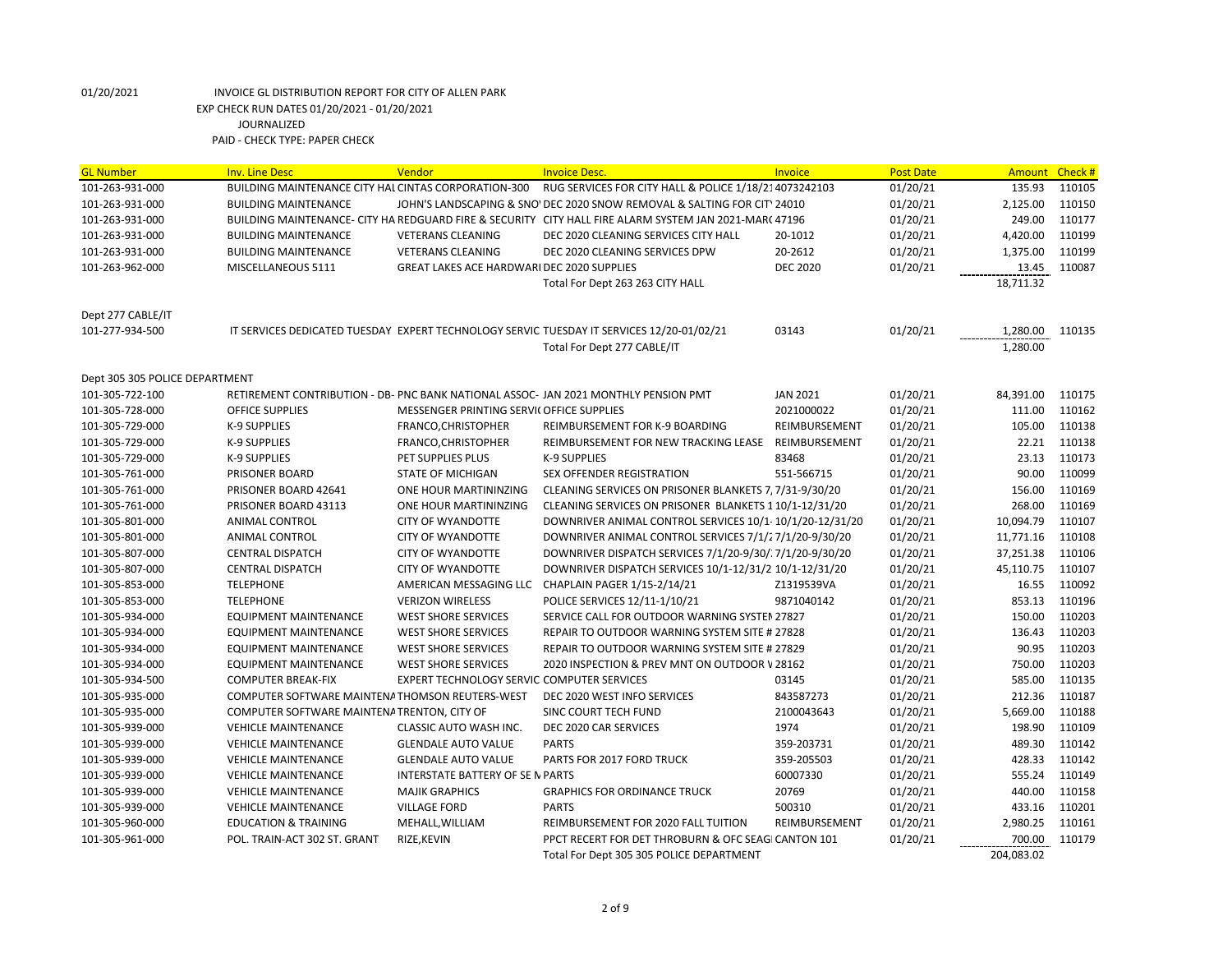| <b>GL Number</b>                          | <b>Inv. Line Desc</b>                                                 | Vendor                                            | <b>Invoice Desc.</b>                                                                 | <b>Invoice</b>  | <b>Post Date</b> | Amount Check # |        |
|-------------------------------------------|-----------------------------------------------------------------------|---------------------------------------------------|--------------------------------------------------------------------------------------|-----------------|------------------|----------------|--------|
| Dept 340 340 FIRE DEPARTMENT              |                                                                       |                                                   |                                                                                      |                 |                  |                |        |
| 101-340-722-100                           |                                                                       |                                                   | RETIREMENT CONTRIBUTION - DB   PNC BANK NATIONAL ASSOC- JAN 2021 MONTHLY PENSION PMT | <b>JAN 2021</b> | 01/20/21         | 56,260.00      | 110175 |
| 101-340-757-000                           | <b>OPERATING SUPPLIES 5114</b>                                        | <b>GREAT LAKES ACE HARDWARI DEC 2020 SUPPLIES</b> |                                                                                      | <b>DEC 2020</b> | 01/20/21         | 72.71          | 110087 |
| 101-340-757-500                           | <b>RESCUE SUPPLIES</b>                                                | BAKER'S GAS & WELDING SUP OXYGEN FOR EMS USE      |                                                                                      | 01656200        | 01/20/21         | 106.61         | 110097 |
| 101-340-757-600                           | OPERATING SUPPLIES - FEDERAL GI COLONY HARDWARE CORP                  |                                                   | <b>TOOLS FOR FIRE DEPT</b>                                                           | 131280-2101     | 01/20/21         | 3,683.67       | 110111 |
| 101-340-757-600                           | OPERATING SUPPLIES - FEDERAL GI WEST SHORE SERVICES                   |                                                   | <b>RESCUE GLOVES FOR FIRE DEPT</b>                                                   | 23694           | 01/20/21         | 1,820.02       | 110203 |
| 101-340-853-000                           | <b>TELEPHONE ED CANN</b>                                              | <b>VERIZON WIRELESS</b>                           | CITY HALL PHONE SERVICES 12/2-1/1/21                                                 | 9870236324      | 01/20/21         | 146.09         | 110191 |
| 101-340-853-000                           | <b>TELEPHONE</b>                                                      | <b>VERIZON WIRELESS</b>                           | FIRE DEPT SERVICES 12/11-1/10/21                                                     | 9870958054      | 01/20/21         | 96.08          | 110195 |
| 101-340-920-000                           | UTILITIES- 6730 ROOSEVELT                                             | <b>DTE ENERGY</b>                                 | DTE SERVICES 12/8/20-1/12/21                                                         | 01202021        | 01/20/21         | 1,824.25       | 110128 |
| 101-340-931-000                           | <b>BUILDING MAINTENANCE</b>                                           | <b>CONTI CORPORATION</b>                          | <b>BLDG MNT</b>                                                                      | 810019332       | 01/20/21         | 345.00         | 110113 |
| 101-340-934-000                           | EQUIPMENT MAINTENANCE 5100 GREAT LAKES ACE HARDWARI DEC 2020 SUPPLIES |                                                   |                                                                                      | <b>DEC 2020</b> | 01/20/21         | 17.09          | 110087 |
| 101-340-934-000                           | <b>EQUIPMENT MAINTENANCE</b>                                          | APOLLO FIRE EQUIPMENT CO. EQUIPMENT MNT           |                                                                                      | 104488          | 01/20/21         | 182.99         | 110093 |
| 101-340-939-000                           | <b>VEHICLE MAINTENANCE</b>                                            | <b>GLENDALE AUTO VALUE</b>                        | <b>PARTS</b>                                                                         | 359-203731      | 01/20/21         | 489.30         | 110142 |
| 101-340-939-000                           | <b>VEHICLE MAINTENANCE</b>                                            | <b>HALT FIRE</b>                                  | VEHICLE MNT FIRE DEPT                                                                | S0091373        | 01/20/21         | 437.50         | 110146 |
| 101-340-960-000                           | <b>EDUCATION &amp; TRAINING</b>                                       | SCHOOLCRAFT COLLEGE                               | NFPA INSPECTIOR 11 FOR SGT KOLUSK/STETZ                                              | 0845579-1888    | 01/20/21         | 650.00         | 110180 |
|                                           |                                                                       |                                                   | Total For Dept 340 340 FIRE DEPARTMENT                                               |                 |                  | 66,131.31      |        |
|                                           |                                                                       |                                                   |                                                                                      |                 |                  |                |        |
| Dept 445 445 DEPARTMENT OF PUBLIC SERVICE |                                                                       |                                                   |                                                                                      |                 |                  |                |        |
| 101-445-722-100                           |                                                                       |                                                   | RETIREMENT CONTRIBUTION - DB- PNC BANK NATIONAL ASSOC- JAN 2021 MONTHLY PENSION PMT  | <b>JAN 2021</b> | 01/20/21         | 14,000.00      | 110175 |
| 101-445-853-000                           | <b>TELEPHONE ROY SHIPMAN</b>                                          | <b>VERIZON WIRELESS</b>                           | CITY HALL PHONE SERVICES 12/2-1/1/21                                                 | 9870236324      | 01/20/21         | 47.44          | 110191 |
| 101-445-920-000                           | UTILITIES- 6450 ALLEN RD                                              | <b>DTE ENERGY</b>                                 | DTE SERVICES 12/8/20-1/12/21                                                         | 01202021        | 01/20/21         | 753.96         | 110128 |
| 101-445-926-000                           | UTILITES 16430 ECORSE                                                 | <b>DTE ENERGY</b>                                 | DTE SERVICES 12/8/20-1/12/21                                                         | 01202021        | 01/20/21         | 145.37         | 110128 |
| 101-445-926-000                           | STREET LIGHTING- 15702 GARFIELL DTE ENERGY                            |                                                   | STREETLIGHTS 12/1/20-1/5/21                                                          | 01202021        | 01/20/21         | 29,578.95      | 110131 |
| 101-445-931-000                           | <b>BUILDING MAINTENANCE 5074</b>                                      | GREAT LAKES ACE HARDWARI DEC 2020 SUPPLIES        |                                                                                      | <b>DEC 2020</b> | 01/20/21         | 28.48          | 110087 |
| 101-445-934-000                           | EQUIPMENT MAINTENANCE 5090 GREAT LAKES ACE HARDWARI DEC 2020 SUPPLIES |                                                   |                                                                                      | <b>DEC 2020</b> | 01/20/21         | 39.30          | 110087 |
| 101-445-934-000                           | <b>EQUIPMENT MAINTENANCE</b>                                          | <b>GLENDALE AUTO VALUE</b>                        | <b>PARTS</b>                                                                         | 359-204042      | 01/20/21         | 1,899.99       | 110142 |
| 101-445-939-000                           | <b>VEHICLE MAINTENANCE 5051</b>                                       | GREAT LAKES ACE HARDWARI DEC 2020 SUPPLIES        |                                                                                      | <b>DEC 2020</b> | 01/20/21         | 77.48          | 110087 |
| 101-445-939-000                           | <b>VEHICLE MAINTENANCE</b>                                            | FALCON ROAD MAINTENANCI PARTS                     |                                                                                      | 010061          | 01/20/21         | 49.52          | 110136 |
| 101-445-939-000                           | <b>VEHICLE MAINTENANCE</b>                                            | <b>GLENDALE AUTO VALUE</b>                        | <b>PARTS</b>                                                                         | 359-203841      | 01/20/21         | 109.77         | 110142 |
| 101-445-939-000                           | <b>VEHICLE MAINTENANCE</b>                                            | <b>GLENDALE AUTO VALUE</b>                        | <b>CREDIT ON RET PARTS</b>                                                           | CM359--203918   | 01/20/21         | (109.77)       | 110142 |
| 101-445-939-000                           | <b>VEHICLE MAINTENANCE</b>                                            | <b>GLENDALE AUTO VALUE</b>                        | PARTS ORDER CANCELLED                                                                | 359-203717      | 01/20/21         | 0.00           | 110142 |
| 101-445-939-000                           | <b>VEHICLE MAINTENANCE</b>                                            | <b>GLENDALE AUTO VALUE</b>                        | <b>PARTS</b>                                                                         | 359-203731      | 01/20/21         | 489.31         | 110142 |
| 101-445-939-000                           | <b>VEHICLE MAINTENANCE</b>                                            | <b>GLENDALE AUTO VALUE</b>                        | <b>PARTS</b>                                                                         | 359-205415      | 01/20/21         | 10.96          | 110142 |
| 101-445-939-000                           | <b>VEHICLE MAINTENANCE</b>                                            | <b>GLENDALE AUTO VALUE</b>                        | <b>PARTS</b>                                                                         | 359-205216      | 01/20/21         | 95.76          | 110142 |
| 101-445-939-000                           | <b>VEHICLE MAINTENANCE</b>                                            | <b>INTERSTATE BATTERY OF SE N PARTS</b>           |                                                                                      | 60007330        | 01/20/21         | 375.09         | 110149 |
| 101-445-939-000                           | <b>VEHICLE MAINTENANCE</b>                                            | <b>VILLAGE FORD</b>                               | <b>PARTS</b>                                                                         | 5000078         | 01/20/21         | 62.71          | 110201 |
| 101-445-960-000                           | <b>GENERAL EDUCATION</b>                                              | <b>CANNON EQUIPMENT</b>                           | TRUCK OPERATOR QUAL CLASS                                                            | 54715           | 01/20/21         | 2,170.00       | 110103 |
| 101-445-962-000                           | MISCELLANEOUS                                                         |                                                   | COMPREHENSIVE TESTING SO ANNUAL ADMIN FEE FOR RANDOM TESTING PR 2859                 |                 | 01/20/21         | 325.00         | 110112 |
|                                           |                                                                       |                                                   | Total For Dept 445 445 DEPARTMENT OF PUBLIC SERVICE                                  |                 |                  | 50,149.32      |        |
|                                           |                                                                       |                                                   |                                                                                      |                 |                  |                |        |
| Dept 707 707 PARKS & REC                  |                                                                       |                                                   |                                                                                      |                 |                  |                |        |
| 101-707-751-000                           | <b>GASOLINE</b>                                                       | <b>HAWKINS, PAT</b>                               | DEC 2020 MILEAGE REIMBURSEMENT                                                       | REIMBURSEMENT   | 01/20/21         | 23.54          | 110147 |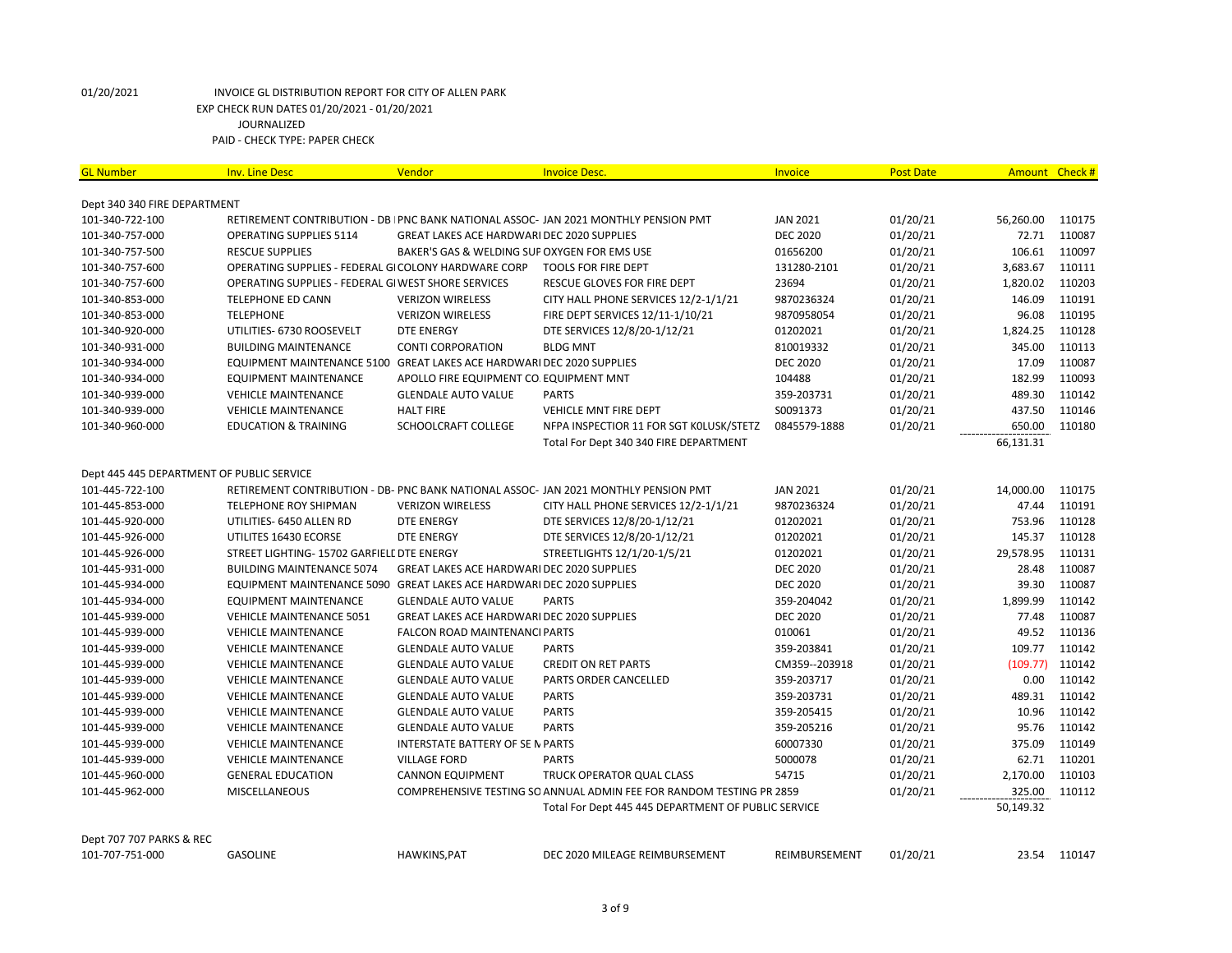| <b>GL Number</b>                       | <b>Inv. Line Desc</b>                                                 | Vendor                                            | <b>Invoice Desc.</b>                                                                | Invoice         | <b>Post Date</b> | Amount Check # |        |
|----------------------------------------|-----------------------------------------------------------------------|---------------------------------------------------|-------------------------------------------------------------------------------------|-----------------|------------------|----------------|--------|
| 101-707-757-000                        | <b>OPERATING SUPPLIES</b>                                             | CLASSIC AUTO WASH INC.                            | <b>MISC PARTS P&amp;R</b>                                                           | 1979            | 01/20/21         | 100.00         | 110109 |
| 101-707-784-000                        | <b>GULLY SHACK</b>                                                    | <b>VERIZON WIRELESS</b>                           | CITY HALL PHONE SERVICES 12/2-1/1/21                                                | 9870236324      | 01/20/21         | 120.27         | 110191 |
| 101-707-920-000                        | <b>UTILITIES</b>                                                      | <b>ALLEN PARK WATER</b>                           | WATER SERVICES P&R 9/1-12/1/20                                                      | 170-RO06615-    | 01/20/21         | 15.75          | 110094 |
| 101-707-920-000                        | <b>UTILITIES</b>                                                      | <b>ALLEN PARK WATER</b>                           | WATER SERVICES COMM CTR 11/1-12/1/20                                                | 401-WH158-00    | 01/20/21         | 2,649.12       | 110094 |
| 101-707-920-000                        | UTILITIES 6295 WINONA                                                 | <b>DTE ENERGY</b>                                 | DTE SERVICES 12/8/20-1/12/21                                                        | 01202021        | 01/20/21         | 284.26         | 110128 |
| 101-707-925-800                        | <b>SMART TRANS 1 PAT</b>                                              | <b>VERIZON WIRELESS</b>                           | CITY HALL PHONE SERVICES 12/2-1/1/21                                                | 9870236324      | 01/20/21         | 392.71         | 110191 |
| 101-707-931-000                        | <b>BUILDING MAINTENANCE 5072</b>                                      | GREAT LAKES ACE HARDWARI DEC 2020 SUPPLIES        |                                                                                     | <b>DEC 2020</b> | 01/20/21         | 122.08         | 110087 |
| 101-707-934-000                        | EQUIPMENT MAINTENANCE 5089 GREAT LAKES ACE HARDWARI DEC 2020 SUPPLIES |                                                   |                                                                                     | <b>DEC 2020</b> | 01/20/21         | 167.87         | 110087 |
| 101-707-934-000                        | <b>EQUIPMENT MAINTENANCE</b>                                          | <b>STEP CG LLC</b>                                | 3YR CLOUD ESSENTIAL PLAN, ROUTER WITH WI S-INV102574                                |                 | 01/20/21         | 473.33         | 110182 |
| 101-707-939-000                        | <b>VEHICLE MAINTENANCE</b>                                            | CLASSIC AUTO WASH INC.                            | DEC 2020 CAR SERVICES                                                               | 1974            | 01/20/21         | 7.80           | 110109 |
| 101-707-939-000                        | <b>VEHICLE MAINTENANCE</b>                                            | <b>GLENDALE AUTO VALUE</b>                        | PARTS FOR 1997 FORD                                                                 | 359-202515      | 01/20/21         | 39.58          | 110142 |
| 101-707-939-000                        | <b>VEHICLE MAINTENANCE</b>                                            | <b>GLENDALE AUTO VALUE</b>                        | <b>CREDIT ON RT PARTS</b>                                                           | CM359-202550    | 01/20/21         | (39.58)        | 110142 |
| 101-707-939-000                        | <b>VEHICLE MAINTENANCE</b>                                            | <b>VILLAGE FORD</b>                               | <b>PARTS</b>                                                                        | 500077          | 01/20/21         | 256.24         | 110201 |
| 101-707-962-000                        | <b>MISCELLANEOUS</b>                                                  | <b>KEY AWARDS</b>                                 | <b>PLAQUES FOR P&amp;R</b>                                                          | 6003A           | 01/20/21         | 250.00         | 110154 |
|                                        |                                                                       |                                                   | Total For Dept 707 707 PARKS & REC                                                  |                 |                  | 4,862.97       |        |
|                                        |                                                                       |                                                   |                                                                                     |                 |                  |                |        |
| Dept 751 751 COMMUNITY CENTER          |                                                                       |                                                   |                                                                                     |                 |                  |                |        |
| 101-751-757-000                        | <b>OPERATING SUPPLIES 5088</b>                                        | <b>GREAT LAKES ACE HARDWARI DEC 2020 SUPPLIES</b> |                                                                                     | <b>DEC 2020</b> | 01/20/21         | 43.12          | 110087 |
| 101-751-757-000                        | <b>OPERATING SUPPLIES</b>                                             | <b>LEONARD'S SYRUPS</b>                           | SUPPLIES FOR CIVIC ARENA                                                            | LS00080373      | 01/20/21         | 198.00         | 110156 |
| 101-751-816-000                        | PROF. SERV. - OTHER                                                   |                                                   | REDGUARD FIRE & SECURITY COMM CTR BURGLAR ALARM SYSTEM JAN-MAI 47044                |                 | 01/20/21         | 177.00         | 110177 |
| 101-751-816-000                        | PROF. SERV. - OTHER                                                   |                                                   | REDGUARD FIRE & SECURITY COMM CTR FIRE ALARM SYSTEM JAN-MARCH 2 47043               |                 | 01/20/21         | 216.00         | 110177 |
| 101-751-920-000                        | UTILITIES- COMM CTR 15800 WHIT DTE ENERGY                             |                                                   | STREETLIGHTS 12/1/20-1/5/21                                                         | 01202021        | 01/20/21         | 11,732.18      | 110131 |
| 101-751-931-000                        | <b>BUILDING MAINTENANCE 5073</b>                                      | GREAT LAKES ACE HARDWARI DEC 2020 SUPPLIES        |                                                                                     | <b>DEC 2020</b> | 01/20/21         | 20.22          | 110087 |
| 101-751-931-000                        | <b>BUILDING MAINTENANCE</b>                                           | <b>CORRIGAN OIL CO</b>                            | PROPANE SERVICES ICE ARENA                                                          | 0468073-IN      | 01/20/21         | 38.00          | 110114 |
| 101-751-931-000                        | <b>BUILDING MAINTENANCE</b>                                           | NETWORK SERVICES COMPAN SUPPLIES P&R              |                                                                                     | 6687197-01      | 01/20/21         | 111.24         | 110168 |
| 101-751-931-000                        | <b>BUILDING MAINTENANCE</b>                                           | NETWORK SERVICES COMPAN SUPPLIES P&R              |                                                                                     | 6693127-00      | 01/20/21         | 456.20         | 110168 |
| 101-751-931-000                        | <b>BUILDING MAINTENANCE</b>                                           | <b>ORKIN</b>                                      | JAN 2021 COMMUNITY CTR SERVICES                                                     | 207080524       | 01/20/21         | 80.03          | 110171 |
| 101-751-931-000                        | <b>BUILDING MAINTENANCE</b>                                           | THERMO SOURCE                                     | LIGHTING MATERIAL COMMUNITY CTR                                                     | AP-CC-2         | 01/20/21         | 126.00         | 110186 |
| 101-751-934-000                        | EQUIPMENT MAINTENANCE 5084 GREAT LAKES ACE HARDWARI DEC 2020 SUPPLIES |                                                   |                                                                                     | <b>DEC 2020</b> | 01/20/21         | 82.49          | 110087 |
| 101-751-934-000                        | <b>EQUIPMENT MAINTENANCE</b>                                          |                                                   | ATHLETICA SPORT SYSTEMS IN PARTS FOR COMMUNITY CTR                                  | 413461          | 01/20/21         | 310.00         | 110095 |
| 101-751-934-000                        | <b>EQUIPMENT MAINTENANCE</b>                                          | <b>LEONARD'S SYRUPS</b>                           | <b>SUPPLIES FOR CIVIC ARENA</b>                                                     | S257321         | 01/20/21         | 3,150.00       | 110156 |
| 101-751-934-000                        | <b>EQUIPMENT MAINTENANCE</b>                                          | TRIAD SERVICE CENTER                              | AUTO SCRUBBER PREVENTIVE MNT                                                        | W53007365-1     | 01/20/21         | 115.99         | 110189 |
|                                        |                                                                       |                                                   | Total For Dept 751 751 COMMUNITY CENTER                                             |                 |                  | 16,856.47      |        |
| Dept 803 HISTORICAL                    |                                                                       |                                                   |                                                                                     |                 |                  |                |        |
| 101-803-920-000                        | UTILITIES HISTORICAL                                                  | <b>DTE ENERGY</b>                                 | DTE SERVICES 12/8/20-1/12/21                                                        | 01202021        | 01/20/21         | 74.21          | 110128 |
| 101-803-985-000                        | <b>CAPITAL OUTLAY</b>                                                 | PRINCIPAL PLUMBING                                | REPAIR SERVICES & MATERIAL FOR HISTORICAL 01052021                                  |                 | 01/20/21         | 4,500.00       | 110176 |
|                                        |                                                                       |                                                   | Total For Dept 803 HISTORICAL                                                       |                 |                  | 4,574.21       |        |
|                                        |                                                                       |                                                   |                                                                                     |                 |                  |                |        |
| Dept 864 864 RETIREE/ACTIVE HEALTHCARE |                                                                       |                                                   |                                                                                     |                 |                  |                |        |
| 101-864-722-100                        |                                                                       |                                                   | RETIREMENT CONTRIBUTION - GF I PNC BANK NATIONAL ASSOC-JAN 2021 MONTHLY PENSION PMT | <b>JAN 2021</b> | 01/20/21         | 6,834.00       | 110175 |
|                                        |                                                                       |                                                   | Total For Dept 864 864 RETIREE/ACTIVE HEALTHCARE                                    |                 |                  | 6,834.00       |        |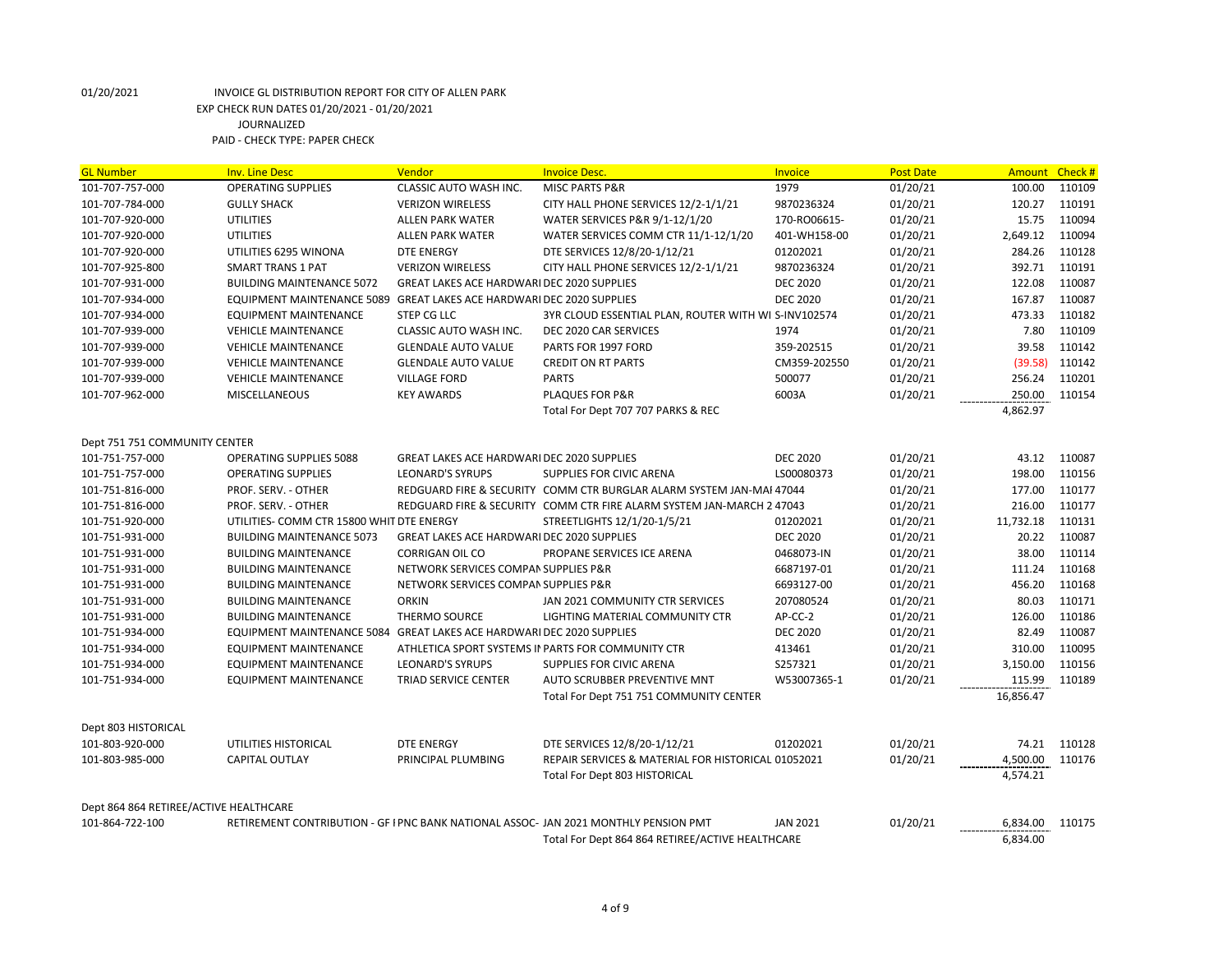| <b>GL Number</b>                                            | <b>Inv. Line Desc</b>                     | Vendor                                                                            | <b>Invoice Desc.</b>                                    | Invoice       | <b>Post Date</b> | <b>Amount</b> | Check # |
|-------------------------------------------------------------|-------------------------------------------|-----------------------------------------------------------------------------------|---------------------------------------------------------|---------------|------------------|---------------|---------|
|                                                             |                                           |                                                                                   | Total For Fund 101 GENERAL FUND                         |               |                  | 629,230.59    |         |
|                                                             |                                           |                                                                                   |                                                         |               |                  |               |         |
| Fund 202 MAJOR STREET FUND<br>Dept 475 475 TRAFFIC SERVICES |                                           |                                                                                   |                                                         |               |                  |               |         |
| 202-475-703-050                                             |                                           | INTERFUND LABOR/EQUIP - TRAFFI WAYNE COUNTY - ACCTS. REC TRAFFIC SIGNAL MNT 11/20 |                                                         | 305073        | 01/20/21         | 1,121.77      | 110202  |
|                                                             |                                           |                                                                                   | Total For Dept 475 475 TRAFFIC SERVICES                 |               |                  | 1,121.77      |         |
|                                                             |                                           |                                                                                   |                                                         |               |                  |               |         |
| Dept 479 PRESERVATION - STREETS                             |                                           |                                                                                   |                                                         |               |                  |               |         |
| 202-479-757-000                                             | <b>OPERATING SUPPLIES</b>                 | AJAX MATERIALS CORP.                                                              | UPM COLD MIX SUPPLIES                                   | 258310        | 01/20/21         | 609.50        | 110091  |
| 202-479-820-000                                             | <b>ENGINEERING</b>                        | <b>BUCCILLI GROUP, LLC</b>                                                        | INSPECTION SERVICES 1/4-1/8 LOCAL STREETS 4344          |               | 01/20/21         | 2,106.00      | 110102  |
|                                                             |                                           |                                                                                   | Total For Dept 479 PRESERVATION - STREETS               |               |                  | 2,715.50      |         |
|                                                             |                                           |                                                                                   |                                                         |               |                  |               |         |
|                                                             |                                           |                                                                                   | Total For Fund 202 MAJOR STREET FUND                    |               |                  | 3,837.27      |         |
|                                                             |                                           |                                                                                   |                                                         |               |                  |               |         |
| Fund 203 LOCAL STREET FUND                                  |                                           |                                                                                   |                                                         |               |                  |               |         |
| Dept 479 PRESERVATION - STREETS                             |                                           |                                                                                   |                                                         |               |                  |               |         |
| 203-479-757-000                                             | <b>OPERATING SUPPLIES</b>                 | AJAX MATERIALS CORP.                                                              | UPM COLD MIX SUPPLIES                                   | 258310        | 01/20/21         | 609.50        | 110091  |
|                                                             |                                           |                                                                                   | Total For Dept 479 PRESERVATION - STREETS               |               |                  | 609.50        |         |
|                                                             |                                           |                                                                                   |                                                         |               |                  |               |         |
|                                                             |                                           |                                                                                   | Total For Fund 203 LOCAL STREET FUND                    |               |                  | 609.50        |         |
|                                                             |                                           |                                                                                   |                                                         |               |                  |               |         |
| Fund 226 RUBBISH FUND                                       |                                           |                                                                                   |                                                         |               |                  |               |         |
| Dept 450 450 RUBBISH                                        |                                           |                                                                                   |                                                         |               |                  |               |         |
| 226-450-817-000                                             | <b>WASTE DISPOSAL</b>                     | ADVANCED DISPOSAL SERVICI JAN 2021 BULK SERVICES                                  |                                                         | V30002006903  | 01/20/21         | 134,927.71    | 110090  |
| 226-450-819-000                                             | <b>WASTE DISPOSAL</b>                     | TAYLOR, CITY OF                                                                   | DEC 2020 COMPOST                                        | 0013682       | 01/20/21         | 125.28        | 110184  |
|                                                             |                                           |                                                                                   | Total For Dept 450 450 RUBBISH                          |               |                  | 135,052.99    |         |
|                                                             |                                           |                                                                                   |                                                         |               |                  |               |         |
|                                                             |                                           |                                                                                   | Total For Fund 226 RUBBISH FUND                         |               |                  | 135,052.99    |         |
| Fund 249 BUILDING FUND                                      |                                           |                                                                                   |                                                         |               |                  |               |         |
| Dept 000                                                    |                                           |                                                                                   |                                                         |               |                  |               |         |
| 249-000-607-000                                             | <b>FEES REVENUE</b>                       |                                                                                   | EXPERT HEATING & COOLING REFUND ON BLDG PERMIT PM200330 | <b>REFUND</b> | 01/20/21         | 1,250.00      | 110134  |
| 249-000-607-000                                             | <b>FEES REVENUE 60 -15% =</b>             |                                                                                   | FOUNDATION SYSTEMS OF MIREFUND PLUMBING PERMIT PE200291 | <b>REFUND</b> | 01/20/21         | 51.00         | 110137  |
| 249-000-607-000                                             | FEES REVENUE 130.00-15% =                 |                                                                                   | FOUNDATION SYSTEMS OF MIREFUND PLUMBING PERMIT PP200102 | <b>REFUND</b> | 01/20/21         | 110.50        | 110137  |
| 249-000-607-000                                             | <b>FEES REVENUE</b>                       | <b>VICTORS ROOFING</b>                                                            | REFUND ON PB200077                                      | <b>REFUND</b> | 01/20/21         | 226.00        | 110200  |
|                                                             |                                           |                                                                                   | Total For Dept 000                                      |               |                  | 1,637.50      |         |
|                                                             |                                           |                                                                                   |                                                         |               |                  |               |         |
| Dept 371 371 BUILDING DEPARTMENT                            |                                           |                                                                                   |                                                         |               |                  |               |         |
| 249-371-802-100                                             | BS&A - COMPUTER SOFTWARE MA BS&A SOFTWARE |                                                                                   | REMOTE BLDG DEPT NET TRAINING                           | 132586        | 01/20/21         | 1,100.00      | 110101  |
| 249-371-853-000                                             | <b>TELEPHONE MATT BAKER</b>               | <b>VERIZON WIRELESS</b>                                                           | CITY HALL PHONE SERVICES 12/2-1/1/21                    | 9870236324    | 01/20/21         | 177.82        | 110191  |
| 249-371-853-000                                             | <b>TELEPHONE</b>                          | <b>VERIZON WIRELESS</b>                                                           | BLDG DEPT SERVICES 12/11-1/10/21                        | 9871002784    | 01/20/21         | 108.12        | 110198  |
| 249-371-939-000                                             | <b>VEHICLE MAINTENANCE</b>                | <b>BARGAIN TIRE CO</b>                                                            | <b>PARTS</b>                                            | 1681          | 01/20/21         | 400.00        | 110098  |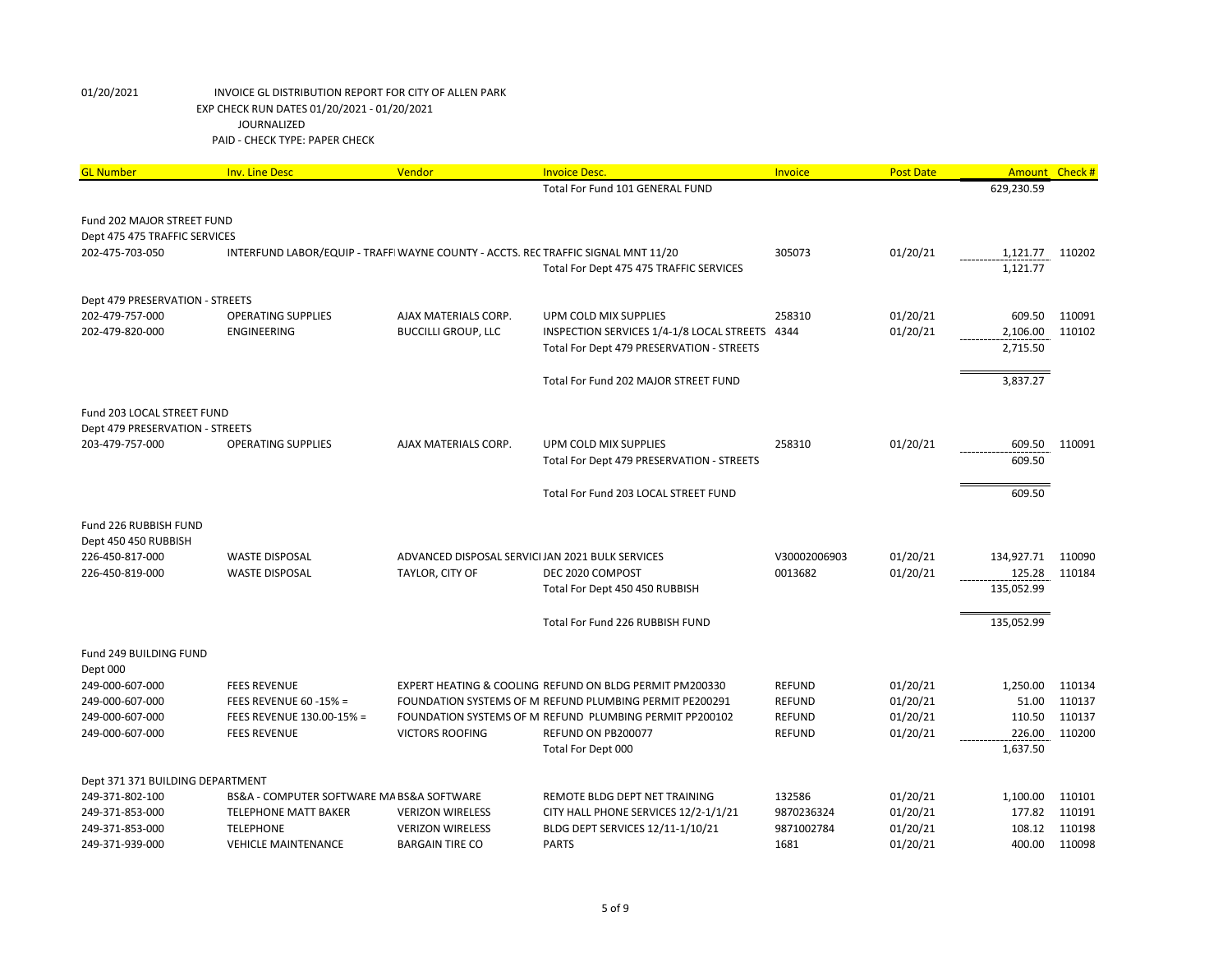| <b>GL Number</b>       | <b>Inv. Line Desc</b>       | Vendor                                         | <b>Invoice Desc.</b>                                                                   | Invoice             | <b>Post Date</b> | Amount Check # |        |
|------------------------|-----------------------------|------------------------------------------------|----------------------------------------------------------------------------------------|---------------------|------------------|----------------|--------|
| 249-371-963-000        | PROFESSIONAL SVCS           | CARLISLE/WORTMAN ASSOC I DEC RETAINER FEE'S    |                                                                                        | 2159373             | 01/20/21         | 4,000.00       | 110104 |
| 249-371-963-000        | PROFESSIONAL SVCS           | CARLISLE/WORTMAN ASSOC ISERVICES 6855 ALLEN RD |                                                                                        | 2159372             | 01/20/21         | 552.50         | 110104 |
| 249-371-963-000        | PROFESSIONAL SVCS           |                                                | CARLISLE/WORTMAN ASSOC ISERVICES FOR 3665 FAIRLANE DRIVE                               | 2159371             | 01/20/21         | 362.50         | 110104 |
|                        |                             |                                                | Total For Dept 371 371 BUILDING DEPARTMENT                                             |                     |                  | 6,700.94       |        |
|                        |                             |                                                |                                                                                        |                     |                  |                |        |
|                        |                             |                                                | Total For Fund 249 BUILDING FUND                                                       |                     |                  | 8,338.44       |        |
| Fund 250 DDA OPERATING |                             |                                                |                                                                                        |                     |                  |                |        |
| Dept 000               |                             |                                                |                                                                                        |                     |                  |                |        |
| 250-000-722-000        |                             |                                                | RETIREMENT CONTRIBUTION - DC NATIONAL FINANCIAL SERVICIJAN 2021 RETIRMENT CONTRIBUTION | <b>JAN 2021</b>     | 01/20/21         | 530.99         | 110167 |
| 250-000-920-000        | <b>UTILITIES</b>            | <b>DTE ENERGY</b>                              | 6543 ALLEN RD SERVICES 12/5/20-1/5/21                                                  | 910021109236        | 01/20/21         | 162.62         | 110122 |
| 250-000-920-000        | <b>UTILITIES</b>            | <b>DTE ENERGY</b>                              | 6543 ALLEN RD SERVICES 12/5-1/5/21                                                     | 910008199275        | 01/20/21         | 66.54          | 110123 |
| 250-000-920-000        | <b>UTILITIES</b>            | <b>DTE ENERGY</b>                              | 17425 ECORSE PARKING LOTS 12/12-1/1/12                                                 | 910007536873        | 01/20/21         | 107.29         | 110124 |
| 250-000-920-000        | <b>UTILITIES</b>            | <b>DTE ENERGY</b>                              | 15500 BEATRICE PARKING LOT LIGHTS 12/5-1/5 910005331970                                |                     | 01/20/21         | 317.94         | 110125 |
| 250-000-920-000        | <b>UTILITIES</b>            | DTE ENERGY                                     | 5951 N ALLEN RD 12/5-1/5/21                                                            | 910007536998        | 01/20/21         | 327.02         | 110126 |
| 250-000-920-000        | <b>UTILITIES</b>            | DTE ENERGY                                     | 5301 ALLEN RD PARKING LOT LIGHTS 12/8-1/6/ 910006782213                                |                     | 01/20/21         | 100.95         | 110127 |
| 250-000-931-000        | <b>BUILDING MAINTENANCE</b> | <b>CITY HALL</b>                               | 17410 ECORSE WINTER TAXES                                                              | <b>WINTER TAXES</b> | 01/20/21         | 0.37           | 110110 |
| 250-000-931-000        | <b>BUILDING MAINTENANCE</b> |                                                | JOHN'S LANDSCAPING & SNO' DDA 2020-2021 SNOW REMOVAL CONTRACT PI 991                   |                     | 01/20/21         | 4,592.50       | 110150 |
| 250-000-942-000        | <b>RENT</b>                 | JONICK PROPERTIES, LLC                         | <b>DDA OFFICE WINTER TAXES</b>                                                         | 290                 | 01/20/21         | 811.81         | 110151 |
| 250-000-975-000        | <b>DESIGN COMMITTEE</b>     | BRONNER'S COMM DISPLAY LED LIGHTBULBS          |                                                                                        | <b>INV6996</b>      | 01/20/21         | 1,106.00       | 110100 |
| 250-000-975-000        | <b>DESIGN COMMITTEE</b>     | <b>KA DESIGNS</b>                              | FACADE DESIGN ASSISTANCE DUNLEAVY'S                                                    | 20041.1             | 01/20/21         | 250.00         | 110152 |
|                        |                             |                                                | Total For Dept 000                                                                     |                     |                  | 8,374.03       |        |
|                        |                             |                                                |                                                                                        |                     |                  |                |        |
|                        |                             |                                                | Total For Fund 250 DDA OPERATING                                                       |                     |                  | 8,374.03       |        |
| Fund 271 LIBRARY       |                             |                                                |                                                                                        |                     |                  |                |        |
| Dept 000               |                             |                                                |                                                                                        |                     |                  |                |        |
| 271-000-728-000        | OFFICE SUPPLIES             | DEMCO, INC.                                    | MISC SUPPLIES LIBRARY                                                                  | 6884680             | 01/20/21         | 894.45         | 110120 |
| 271-000-728-000        | <b>OFFICE SUPPLIES</b>      | LOWER HURON SUPPLY CO.                         | <b>SUPPLIES FOR LIBRARY</b>                                                            | 451008              | 01/20/21         | 246.89         | 110157 |
| 271-000-757-000        | <b>OPERATING SUPPLIES</b>   | SWINEHART, BRANDI                              | REIMBURSEMENT ON PROGRAM SUPPLIES                                                      | REIMBURSEMENT       | 01/20/21         | 86.48          | 110183 |
| 271-000-827-000        | <b>LIBRARY SERVICES</b>     |                                                | MIDWEST COLLABORATIVE LII NOV 2020 LIBRO CURBSIDE PICKUP                               | 353571              | 01/20/21         | 214.65         | 110164 |
| 271-000-827-000        | <b>LIBRARY SERVICES</b>     |                                                | MIDWEST COLLABORATIVE LII DEC 2020 LIBRO CURBSIDE PICKUP                               | 353609              | 01/20/21         | 214.65         | 110164 |
| 271-000-827-000        | <b>LIBRARY SERVICES</b>     | THE LIBRARY NETWORK                            | <b>CIRCUIT COST</b>                                                                    | 67464               | 01/20/21         | 1,668.00       | 110185 |
| 271-000-827-000        | <b>LIBRARY SERVICES</b>     | THE LIBRARY NETWORK                            | SUBSCRIPTION ORDERING & INVOICING                                                      | 67526               | 01/20/21         | 338.17         | 110185 |
| 271-000-827-000        | <b>LIBRARY SERVICES</b>     | THE LIBRARY NETWORK                            | QUARTERLY BASIC FEE 1/1/21-3/31/21                                                     | 67555               | 01/20/21         | 7,131.71       | 110185 |
| 271-000-828-000        | <b>MATERIALS</b>            | <b>BAKER &amp; TAYLOR</b>                      | <b>LIBRARY MATERIALS</b>                                                               | 2035671866          | 01/20/21         | 107.32         | 110096 |
| 271-000-828-000        | <b>MATERIALS</b>            | <b>BAKER &amp; TAYLOR</b>                      | <b>LIBRARY MATERIALS</b>                                                               | 2035683859          | 01/20/21         | 74.10          | 110096 |
| 271-000-828-000        | <b>MATERIALS</b>            | <b>BAKER &amp; TAYLOR</b>                      | <b>LIBRARY SUPPLIES</b>                                                                | 2035710816          | 01/20/21         | 42.56          | 110096 |
| 271-000-828-000        | <b>MATERIALS</b>            | <b>BAKER &amp; TAYLOR</b>                      | <b>SUPPLIES FOR LIBRARY</b>                                                            | 2035693635          | 01/20/21         | 16.52          | 110096 |
| 271-000-828-000        | <b>MATERIALS</b>            | <b>CENGAGE LEARING INC</b>                     | <b>SUPPLIES FOR LIBRARY</b>                                                            | 72715264            | 01/20/21         | 184.75         | 110141 |
| 271-000-828-000        | <b>MATERIALS</b>            | <b>CENGAGE LEARING INC</b>                     | <b>SUPPLIES FOR LIBRARY</b>                                                            | 72721880            | 01/20/21         | 51.18          | 110141 |
| 271-000-828-000        | <b>MATERIALS</b>            | <b>CENGAGE LEARING INC</b>                     | <b>SUPPLIES FOR LIBRARY</b>                                                            | 72722166            | 01/20/21         | 24.80          | 110141 |
| 271-000-828-000        | <b>MATERIALS</b>            | CENGAGE LEARING INC                            | <b>SUPPLIES FOR LIBRARY</b>                                                            | 72739564            | 01/20/21         | 14.39          | 110141 |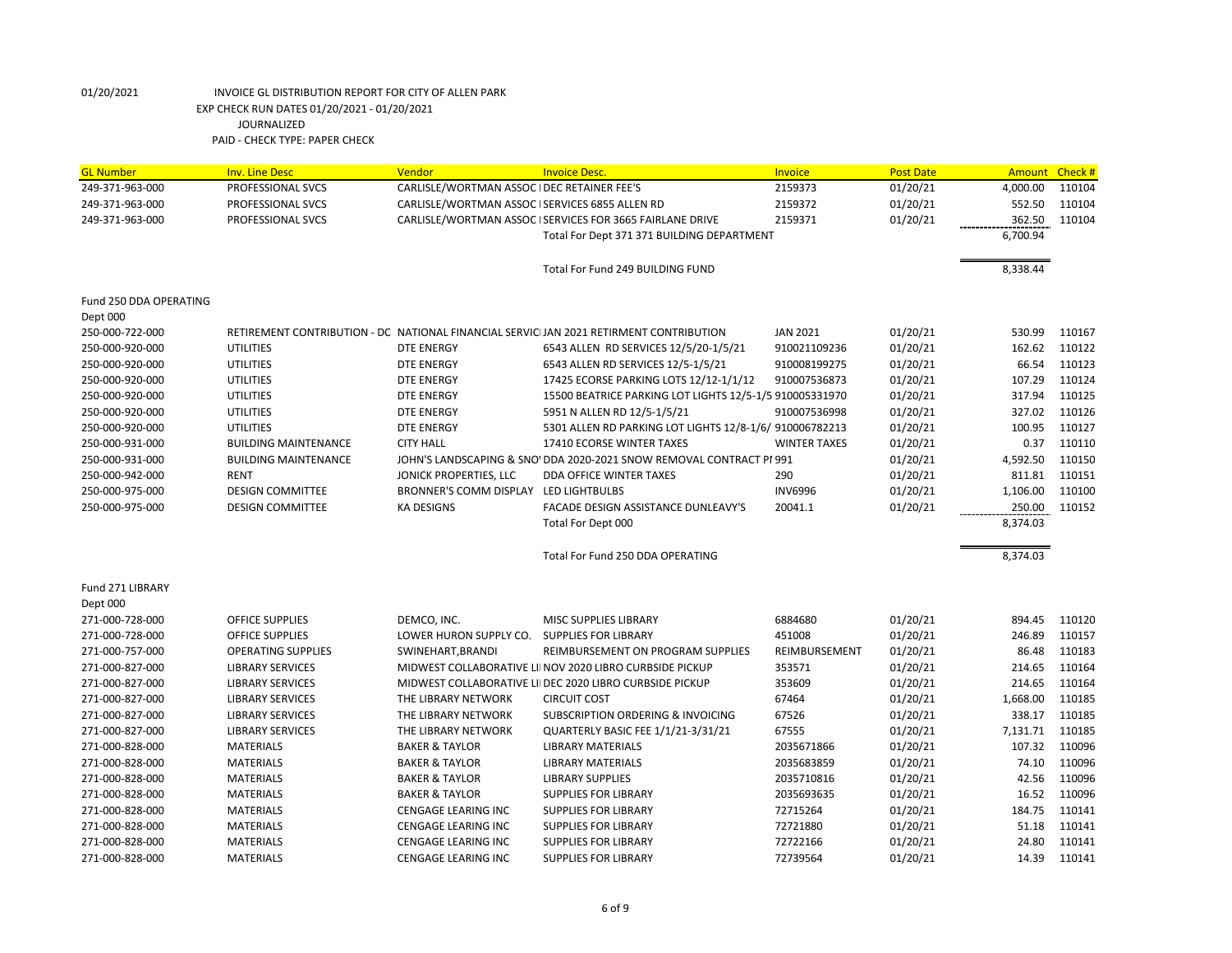| <b>GL Number</b>              | <b>Inv. Line Desc</b>                                                 | Vendor                                     | <b>Invoice Desc.</b>                                                     | <b>Invoice</b>   | <b>Post Date</b> | <b>Amount</b> | Check # |
|-------------------------------|-----------------------------------------------------------------------|--------------------------------------------|--------------------------------------------------------------------------|------------------|------------------|---------------|---------|
| 271-000-828-000               | <b>MATERIALS</b>                                                      | <b>CENGAGE LEARING INC</b>                 | <b>SUPPLIES FOR LIBRARY</b>                                              | 72746492         | 01/20/21         | 47.98         | 110141  |
| 271-000-828-000               | <b>MATERIALS</b>                                                      | CENGAGE LEARING INC                        | <b>MATERIALS FOR LIBRARY</b>                                             | 72832299         | 01/20/21         | 27.99         | 110141  |
| 271-000-828-000               | <b>MATERIALS</b>                                                      | <b>CENGAGE LEARING INC</b>                 | <b>MATERIALS FOR LIBRARY</b>                                             | 72845677         | 01/20/21         | 30.39         | 110141  |
| 271-000-931-000               | <b>BUILDING MAINTENANCE</b>                                           | <b>COVERALL NORTH AMERICA</b>              | JAN 2021 LIBRARY CLEANING SERVICES                                       | 1340276358       | 01/20/21         | 995.00        | 110116  |
|                               |                                                                       |                                            | Total For Dept 000                                                       |                  |                  | 12,411.98     |         |
|                               |                                                                       |                                            | <b>Total For Fund 271 LIBRARY</b>                                        |                  |                  | 12,411.98     |         |
| Fund 401 CAPITAL PROJECT FUND |                                                                       |                                            |                                                                          |                  |                  |               |         |
| Dept 000<br>401-000-985-002   | CAPITAL OUTLAY - PUBLIC SAFETY CYNERGY                                |                                            | PROVIDE EQUIPMENT & INSTALL ON NEW 2020 34814                            |                  | 01/20/21         | 7,426.54      | 110117  |
| 401-000-987-300               | CONST-DPS/WATER                                                       | <b>AVI DEVELOPERS</b>                      | MASONS FOR DPS PROJ PMT #6                                               | 1736-#6          | 01/20/21         | 181,184.35    | 110076  |
| 401-000-987-300               | CONST-DPS/WATER                                                       | <b>JS VIG CONSTRUCTION CO</b>              | SIXTH PMT FOR NEW DPS FACILITY                                           | 1736-#6          | 01/20/21         | 455,144.52    | 110077  |
| 401-000-987-300               | CONST-DPS/WATER                                                       |                                            | G2 CONSULTING GROUP LLC SOIL INSPECTION SERVICES FOR NEW DPS SITE 202231 |                  | 01/20/21         | 4,507.50      | 110139  |
|                               |                                                                       |                                            | Total For Dept 000                                                       |                  |                  | 648.262.91    |         |
|                               |                                                                       |                                            | Total For Fund 401 CAPITAL PROJECT FUND                                  |                  |                  | 648,262.91    |         |
|                               |                                                                       |                                            |                                                                          |                  |                  |               |         |
| Fund 592 WATER & SEWER        |                                                                       |                                            |                                                                          |                  |                  |               |         |
| Dept 600 WATER                |                                                                       |                                            |                                                                          |                  |                  |               |         |
| 592-600-873-000               | <b>MAIN MAINTENANCE</b>                                               | CORE & MAIN LP                             | <b>SUPPLIES</b>                                                          | N492459          | 01/20/21         | 692.17        | 110205  |
| 592-600-939-000               | <b>VEHICLE MAINTENANCE</b>                                            | <b>GLENDALE AUTO VALUE</b>                 | <b>PARTS</b>                                                             | 359-205374       | 01/20/21         | 83.76         | 110142  |
| 592-600-939-000               | <b>VEHICLE MAINTENANCE</b>                                            | <b>MICHIGAN CAT</b>                        | <b>PARTS</b>                                                             | PD11770448       | 01/20/21         | 147.68        | 110163  |
| 592-600-939-000               | <b>VEHICLE MAINTENANCE</b>                                            | <b>MICHIGAN CAT</b>                        | <b>PARTS</b>                                                             | PD11763413       | 01/20/21         | 56.54         | 110163  |
| 592-600-939-000               | <b>VEHICLE MAINTENANCE</b>                                            | <b>MICHIGAN CAT</b>                        | <b>PARTS</b>                                                             | PD11770449       | 01/20/21         | 738.40        | 110163  |
| 592-600-985-000               | <b>CAPITAL OUTLAY</b>                                                 | ETNA SUPPLY COMPANY                        | JOB AP-127R RESIDENTIAL METER REPLACEMEN AP-127TR                        |                  | 01/20/21         | 505,971.00    | 110206  |
|                               |                                                                       |                                            | Total For Dept 600 WATER                                                 |                  |                  | 507,689.55    |         |
| Dept 601 601 SEWER            |                                                                       |                                            |                                                                          |                  |                  |               |         |
| 592-601-920-000               | UTILITIES 24060 OUTER DR                                              | <b>DTE ENERGY</b>                          | DTE SERVICES 12/8/20-1/12/21                                             | 01202021         | 01/20/21         | 5,624.57      | 110128  |
| 592-601-923-000               | PROFESSIONAL SERVICES                                                 | <b>RITTER GIS INC</b>                      | DEC 2020 AMS/GIS SUPPORT SERVICES                                        | 2021-0002        | 01/20/21         | 2,340.00      | 110178  |
| 592-601-927-050               | SEWAGE DISPOSAL-GLWA                                                  |                                            | <b>GREAT LAKES WATER AUTHOI DEC 2020 SEWAGE SERVICES</b>                 | <b>DECSEWAGE</b> | 01/20/21         | 71,200.00     | 110121  |
| 592-601-939-100               | <b>VEHICLE MAINTENANCE</b>                                            | <b>GLENDALE AUTO VALUE</b>                 | <b>PARTS</b>                                                             | 359-203731       | 01/20/21         | 489.30        | 110142  |
| 592-601-940-500               | FAIRLANE/INDEPNCE MKT STATION WOLVERINE POWER SYSTEMS PARTS           |                                            |                                                                          | 0203406-A.IN     | 01/20/21         | 4,732.45      | 110204  |
| 592-601-940-500               | FAIRLANE/INDEPNCE MKT STATION WOLVERINE POWER SYSTEMS SVC JOB 0660182 |                                            |                                                                          | 0203406-IN       | 01/20/21         | 940.00        | 110204  |
|                               |                                                                       |                                            | Total For Dept 601 601 SEWER                                             |                  |                  | 85,326.32     |         |
| Dept 603 603 BASIN            |                                                                       |                                            |                                                                          |                  |                  |               |         |
| 592-603-853-000               | <b>TELEPHONE-TOM MURRAY</b>                                           | <b>VERIZON WIRELESS</b>                    | CITY HALL PHONE SERVICES 12/2-1/1/21                                     | 9870236324       | 01/20/21         | 473.88        | 110191  |
| 592-603-853-000               | <b>TELEPHONE</b>                                                      | <b>VERIZON WIRELESS</b>                    | BASIN PHONE SERVICES 11/24-12/23/20                                      | 9869788365       | 01/20/21         | 50.04         | 110194  |
| 592-603-853-000               | <b>TELEPHONE</b>                                                      | <b>VERIZON WIRELESS</b>                    | PUMP STN SERVICES 12/11-1/10/21                                          | 9870916997       | 01/20/21         | 252.39        | 110197  |
| 592-603-920-000               | UTILITIES 1840 DIX RD                                                 | <b>DTE ENERGY</b>                          | DTE SERVICES 12/8/20-1/12/21                                             | 01202021         | 01/20/21         | 4,475.93      | 110128  |
| 592-603-931-000               | <b>BUILDING MAINTENANCE 5095</b>                                      | GREAT LAKES ACE HARDWARI DEC 2020 SUPPLIES |                                                                          | <b>DEC 2020</b>  | 01/20/21         | 119.22        | 110087  |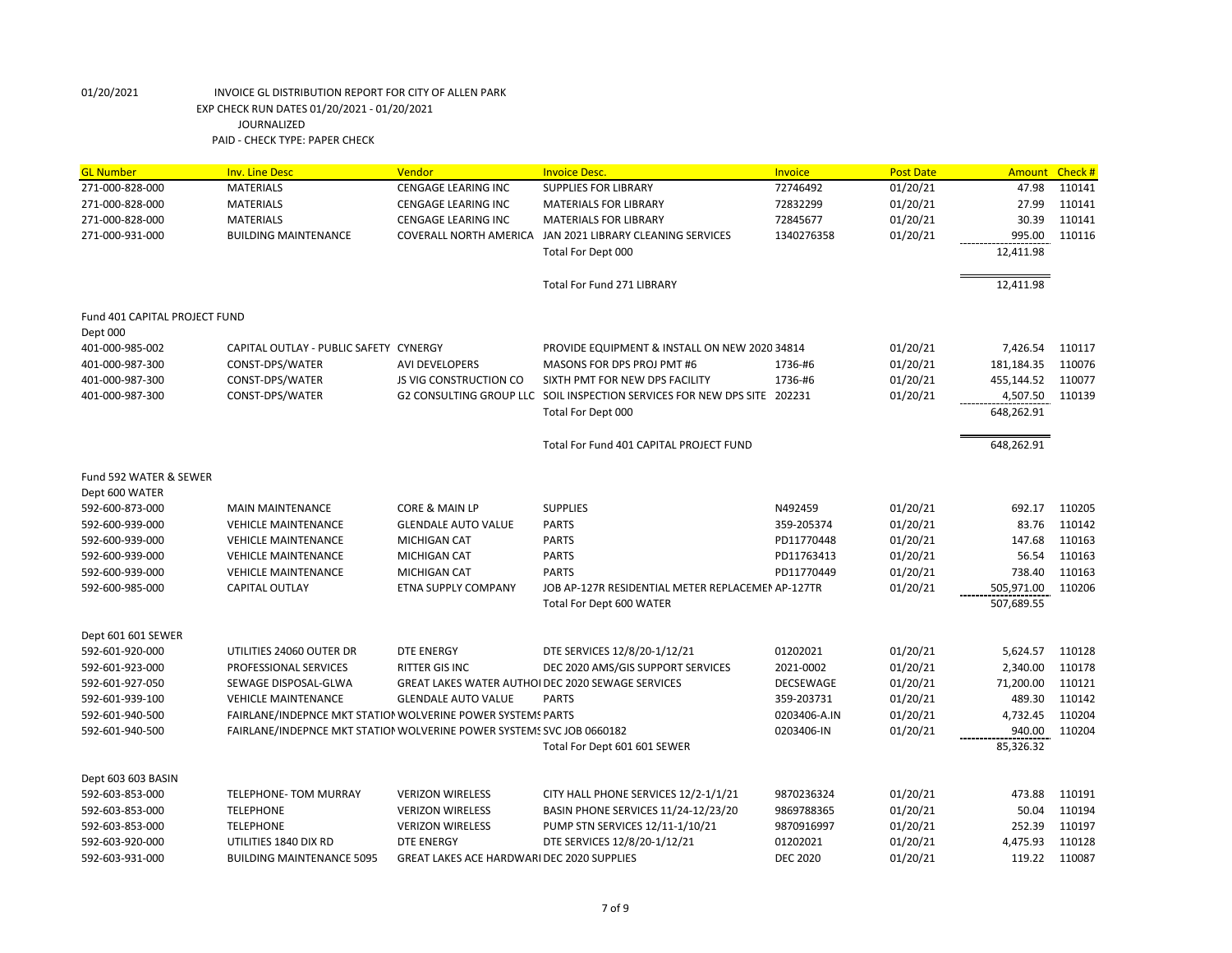| <b>GL Number</b>             | <b>Inv. Line Desc</b>          | Vendor                                            | <b>Invoice Desc.</b>                                                                | Invoice         | <b>Post Date</b> | <b>Amount</b> | Check# |
|------------------------------|--------------------------------|---------------------------------------------------|-------------------------------------------------------------------------------------|-----------------|------------------|---------------|--------|
| 592-603-931-000              | <b>BUILDING MAINTENANCE</b>    | <b>HADDIX ELECTRIC</b>                            | MATERIAL & LABOR TO PERFORM VARIOUS SER 10277                                       |                 | 01/20/21         | 1,535.00      | 110144 |
| 592-603-934-000              | EQUIPMENT MAINTENANCE 5065     | <b>GREAT LAKES ACE HARDWARI DEC 2020 SUPPLIES</b> |                                                                                     | <b>DEC 2020</b> | 01/20/21         | 27.33         | 110087 |
| 592-603-934-000              | <b>EQUIPMENT MAINTENANCE</b>   | <b>KENNEDY INDUSTRIES</b>                         | FIELD SERVICES AT WATSON SANITARY                                                   | 622731          | 01/20/21         | 4,812.90      | 110153 |
| 592-603-934-000              | <b>EQUIPMENT MAINTENANCE</b>   | <b>KENNEDY INDUSTRIES</b>                         | <b>PARTS</b>                                                                        | 622324          | 01/20/21         | 708.25        | 110153 |
| 592-603-934-000              | <b>EQUIPMENT MAINTENANCE</b>   | <b>KENNEDY INDUSTRIES</b>                         | FIELD SERVICE CALL LAWRENCE STORM WATER 622836                                      |                 | 01/20/21         | 583.50        | 110153 |
| 592-603-934-000              | <b>EQUIPMENT MAINTENANCE</b>   | <b>KENNEDY INDUSTRIES</b>                         | FIELD SERVICE WATSON SANITARY                                                       | 622368          | 01/20/21         | 809.50        | 110153 |
| 592-603-939-000              | <b>VEHICLE MAINTENANCE</b>     | <b>INTERSTATE BATTERY OF SE N PARTS</b>           |                                                                                     | 60007376        | 01/20/21         | 191.81        | 110149 |
|                              |                                |                                                   | Total For Dept 603 603 BASIN                                                        |                 |                  | 14,039.75     |        |
| Dept 604 ADMINISTRATION/DEBT |                                |                                                   |                                                                                     |                 |                  |               |        |
| 592-604-722-100              |                                |                                                   | RETIREMENT CONTRIBUTION - DB 'PNC BANK NATIONAL ASSOC- JAN 2021 MONTHLY PENSION PMT | <b>JAN 2021</b> | 01/20/21         | 14,794.00     | 110175 |
|                              |                                |                                                   | Total For Dept 604 ADMINISTRATION/DEBT                                              |                 |                  | 14,794.00     |        |
|                              |                                |                                                   | Total For Fund 592 WATER & SEWER                                                    |                 |                  | 621,849.62    |        |
|                              |                                |                                                   |                                                                                     |                 |                  |               |        |
| Fund 701 TRUST AND AGENCY    |                                |                                                   |                                                                                     |                 |                  |               |        |
| Dept 000                     |                                |                                                   |                                                                                     |                 |                  |               |        |
| 701-000-242-000              | <b>CITY FESTIVITIES ESCROW</b> | DANIELS, LESLIE                                   | REFUND 2020 BOOTH & JURY FEE #1973030                                               | <b>REFUND</b>   | 01/20/21         | 230.00        | 110118 |
| 701-000-242-000              | <b>CITY FESTIVITIES ESCROW</b> | ELLIOTT. TAMMIE                                   | REFUND 2020 BOOTH & JURY FEE #1959775                                               | <b>REFUND</b>   | 01/20/21         | 405.00        | 110132 |
| 701-000-242-000              | <b>CITY FESTIVITIES ESCROW</b> | HALL, DON                                         | REFUND 2020 BOOTH & JURY FEE #1956527                                               | <b>REFUND</b>   | 01/20/21         | 355.00        | 110145 |
| 701-000-242-000              | <b>CITY FESTIVITIES ESCROW</b> | <b>HOAG, ROBIN</b>                                | 2020 BOOTH & JURY FEE #1969513                                                      | <b>REFUND</b>   | 01/20/21         | 405.00        | 110148 |
| 701-000-242-000              | <b>CITY FESTIVITIES ESCROW</b> | MCART, MICK                                       | REFUND 2020 BOOTH & JURY FEE #2010128                                               | <b>REFUND</b>   | 01/20/21         | 205.00        | 110160 |
| 701-000-254-000              | <b>POLICE DONATIONS</b>        | <b>KEY AWARDS</b>                                 | PLATES FOR POLICE DEPT                                                              | 6052A           | 01/20/21         | 117.50        | 110154 |
|                              |                                |                                                   | Total For Dept 000                                                                  |                 |                  | 1,717.50      |        |
|                              |                                |                                                   | Total For Fund 701 TRUST AND AGENCY                                                 |                 |                  | 1,717.50      |        |

Fund 703 SCHOOL AND COUNTY TAX FUND